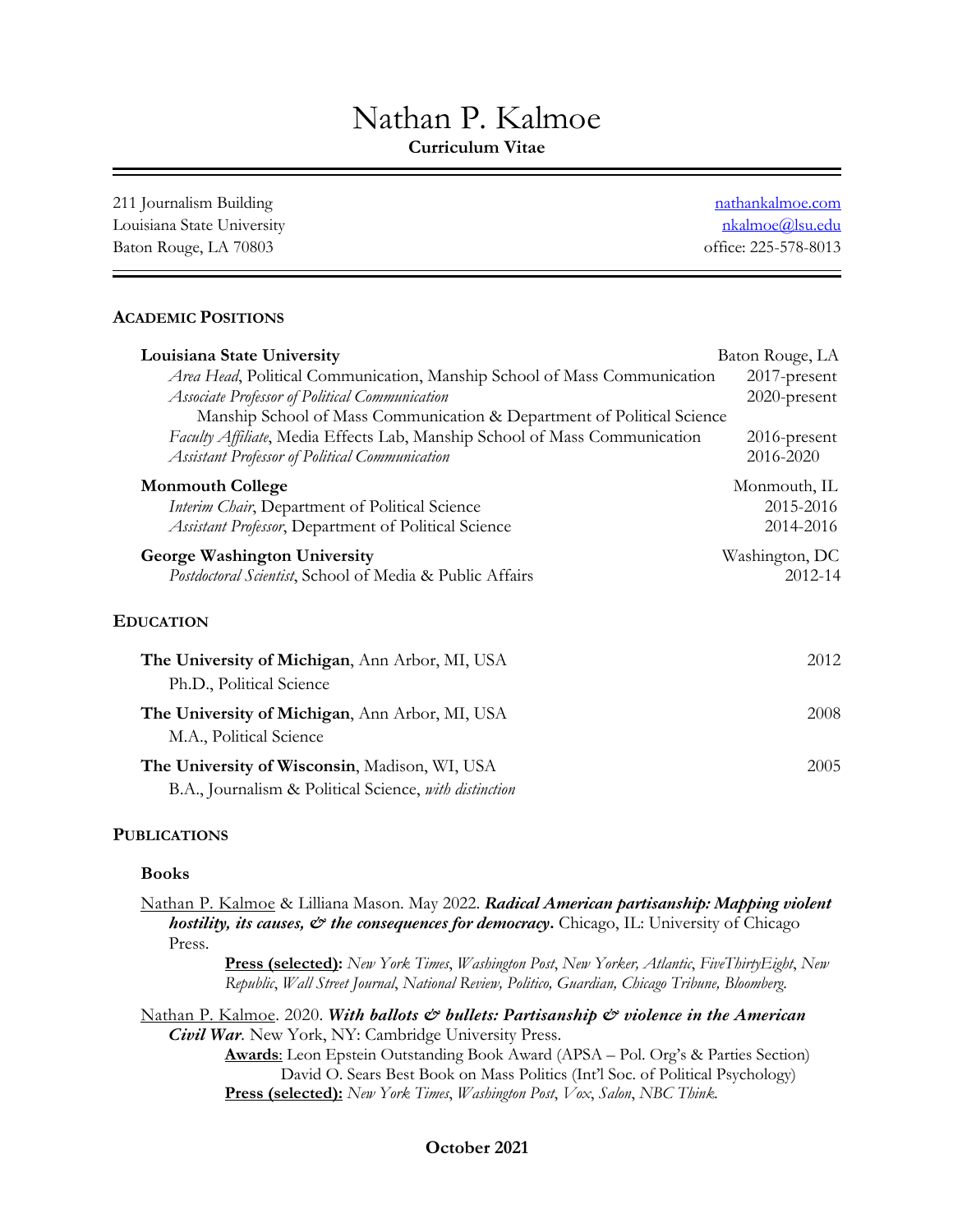**Academic Reviews:** *Journal of Politics, H-Net.* 

 Donald R. Kinder & Nathan P. Kalmoe. 2017. *Neither liberal nor conservative: Ideological innocence in the American public***.** Chicago, IL: University of Chicago Press.  **Press (selected):** *New York Times*, *Vox*, *FiveThirtyEight*, *The Economist*, *Reason*, *GQ, Pew Research*. **Academic Reviews:** *Public Opinion Quarterly, Perspectives on Politics*.

## **Peer-Reviewed Articles**

- 22. Mirya R. Holman & Nathan P. Kalmoe. 2021. The Polls: Trends: Sexual harassment. *Public Opinion Quarterly*, nfab034,<https://doi.org/10.1093/poq/nfab034>.
- 21. Mirya R. Holman & Nathan P. Kalmoe. 2021. Partisanship in the #MeToo Era. *Perspectives on Politics*. 1-18.
- 20. Nichole Bauer, Nathan P. Kalmoe, & Erica Russell. 2021. Candidate aggression & gendered voter evaluations. *Political Psychology*. Early View.
- 19. Nathan P. Kalmoe & Martin Johnson. 2021. Genes, ideology, and sophistication. *Journal of Experimental Political Science*, 1-12.
- 18. Ashley Jardina, Nathan P. Kalmoe, & Kimberly Gross. 2021. Disavowing white identity: How social disgust can change social identities. *Political Psychology*, 42(4): 619-636. Press: *The Atlantic*.
- 17. Kathleen Searles, Mingxiao Sui, Joshua P. Darr, Nathan P. Kalmoe, Raymond J. Pingree, Brian K. Watson. 2021. Partisan media effects beyond one-shot experimental designs. *Political Science Research & Methods*, 1-9.
- 16. Martina Santia, Brooks Fuller, Nathan P. Kalmoe, & Paromita Saha. 2020. "Them cuffs keep them quiet": Facebook users' reactions to live arrests during racial justice protests. *International Journal of Communication, 14*, 21.
- 15. Nathan P. Kalmoe. 2020. Uses & abuses of ideology in political psychology. *Political Psychology, 41*(4): 771-793.
- 14. Nathan P. Kalmoe, Raymond J. Pingree, Brian Watson, Mingxiao Sui, Joshua Darr, & Kathleen repeated exposure in a multi-week online panel. *International Journal of Public Opinion Research*, *31*(3): 506-527. Press (selected): *The Atlantic*. Searles. 2019. Crime news effects & democratic accountability: Experimental evidence from
- 13. Joshua P. Darr, Nathan P. Kalmoe, Kathleen Searles, Mingxiao Sui, Raymond J. Pingree, Brian K. Watson, Kirill Bryanov, & Martina Santia. 2019. Collision with collusion: Republican reaction to the Trump-Russia scandal. *Perspectives on Politics*, *17*(3): 773-787.
- 12. Nathan P. Kalmoe. 2019. Mobilizing voters with violent metaphors. *Political Science Research & Methods 7*(3): 411-429.
- 11. Nathan P. Kalmoe. 2019. Speaking of parties: Dueling views in a canonical measure of sophistication. *Public Opinion Quarterly, 83*(1): 68-90.
- 10. Raymond J. Pingree, Brian Watson, Mingxiao Sui, Kathleen Searles, Nathan P. Kalmoe, Joshua P. Darr, et al. 2018. Checking facts and fighting back: Why journalists should defend their profession. *PLoS ONE* 13(12): e0208600.
- 9. Nathan P. Kalmoe, Joshua R. Gubler, & David A. Wood. 2018. Toward conflict or compromise? How violent metaphors polarize partisan issue attitudes. *Political Communication,* 35(3): 333-352.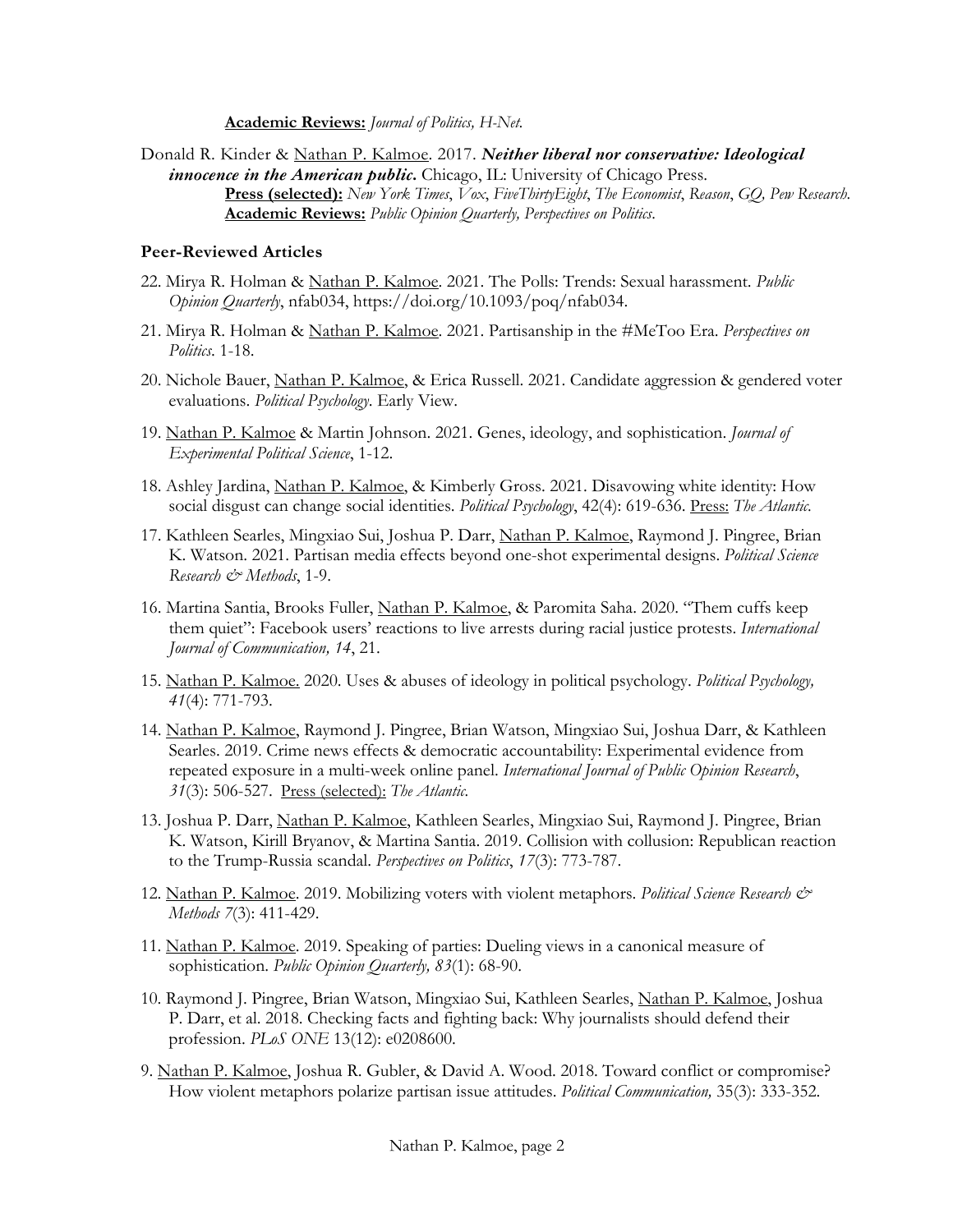- 8. Nathan P. Kalmoe. 2017. Digital news-seeking during wartime: Unobtrusive measures of Pakistani & American attention to drone strikes. *Journal of Information, Technology, & Politics,* 14(1): 16-33.
- 7. Nathan P. Kalmoe & Kimberly Gross. 2016. Cueing patriotism, prejudice, & partisanship in the Psychology, 37(6): 883-899. Press (selected): *Pacific-Standard, The Week*. age of Obama: Experimental tests of U.S. flag imagery effects in presidential elections. *Political*
- 6. Joshua R. Gubler & Nathan P. Kalmoe. 2015. Violent rhetoric in protracted group conflicts: Experimental evidence from India and Israel. *Political Research Quarterly,* 68(4): 651-664.
- 5. Joshua R. Gubler, Nathan P. Kalmoe, & David A. Wood. 2015. Them's fightin' words: The effects of violent rhetoric on ethical decision making in business. *Journal of Business Ethics*, 130(3):  705-716. Press (selected): *Washington Post, Pacific-Standard, Business Standard, Psych Central*.
- 4. Nathan P. Kalmoe. 2015. Trait aggression in two representative U.S. surveys: Testing the generalizability of college samples. Aggressive Behavior, 41(2): 171-188.
- generalizability of college samples. *Aggressive Behavior*, 41(2): 171-188. 3. Nathan P. Kalmoe. 2014. Fueling the fire: Violent metaphors, trait aggression, and support for political violence. Political Communication, 31(4): 545-563. political violence. *Political Communication*, 31(4): 545-563.<br>Press (selected): *New York Times, Washington Post, U.S. News & World Report, The Guardian, USA Today, The Atlantic, The Nation, Pacific-Standard, Christian Science Monitor, Miller-McCune*.
- 2. Nathan P. Kalmoe. 2013. From fistfights to firefights: Trait aggression and support for state violence. Political Behavior, 35(2): 311-330.
- violence. *Political Behavior*, 35(2): 311-330.<br>1. <u>Nathan P. Kalmoe</u> & Spencer Piston. 2013. Is implicit prejudice against Blacks politically consequential? Evidence from the AMP. *Public Opinion Quarterly*, 77(1): 305-322.<br>Reprinted in *Public Opinion Quarterly*, Virtual Issue: Coloring Public Opinion, 2016-17.

## **Chapters in Edited Volumes**

- 4. Nathan P. Kalmoe. 2022. The conditional nature of ideology in mass publics. *Handbook on Politics and Public Opinion*. ed. Thomas Rudolph.
- 3. Nathan P. Kalmoe & Lilliana Mason. Stealth fighters: Extreme partisanship in independent leaners. In *Reconsidering Parties & Partisanship*, eds. Chris Karpowitz & Jeremy Pope.
- 2. Lilliana Mason & Nathan P. Kalmoe. 2021. The social roots, risks, and rewards of mass polarization. In *Democratic Resilience: Can the United States Withstand Rising Polarization?, eds. Jerrica* Brown, Robert Lieberman, & Ken Roberts. New York, NY: Cambridge University Press.
- 1. Kathryn K. Will & Nathan P. Kalmoe. 2019. Mourning tiger mascots in Baton Rouge. In *Feeling animal death: Being hosts to ghosts*, eds. Brianne Donaldson & Ashley King. Rowman & Littlefield.

## **Technical Reports**

1. Nathan P. Kalmoe. 2016. Trait aggression in the ANES 2013 Internet Recontact Study: Attributes of new items & recommendations for use. American National Election Study.

## **Under Review**

 Nathan P. Kalmoe, Brooks Fuller, Martina Santia, & Paromita Saha. Representation & reaction in  **Revise & Resubmit at** *Perspectives on Politics***.**  digital racial conflict: Analyzing public comments during live-streamed news of racial justice protests.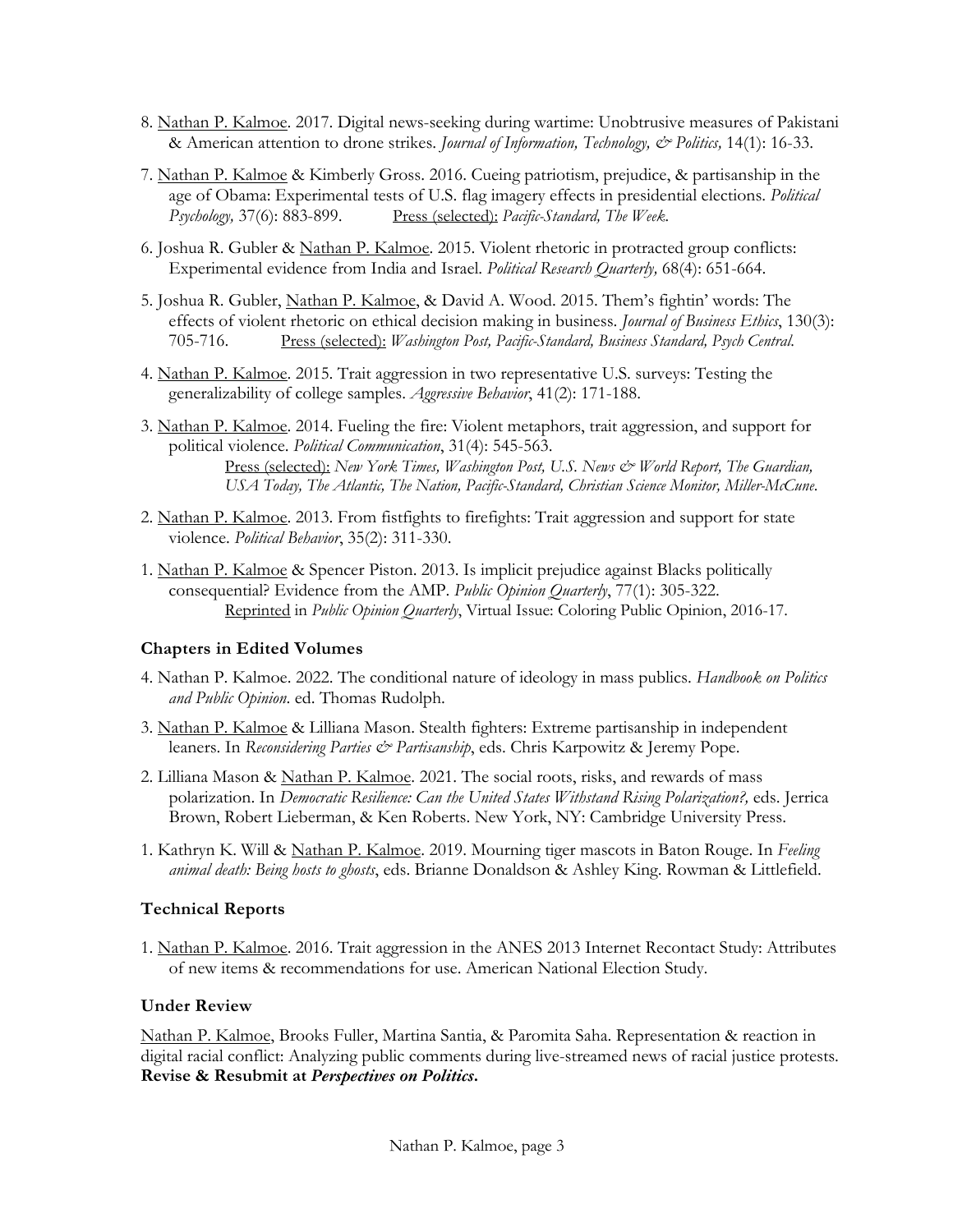Kumar Ramanathan & Nathan P. Kalmoe. Partisanship & Racial Attitudes in U.S. Civil War Enlistment: A Case of Distinct Elite & Mass Party Motives.

## **Projects in Progress**

Persuading with economic vs. racial appeals on local policing & community services

- What changes white southern views of Confederate symbols? Testing the power of perspectives & historical analogy. (w/ Andrew Searles)
- Linking violence against women & political violence. (w/ Mirya Holman & Lilliana Mason)
- Aggressive behavior against women in politics. (w/ Mirya Holman & Lilliana Mason)
- More evidence on partisan flag effects. (with Kim Gross)
- *American revolutions: Historical precedents & public views on democratizing the United States* (early book planning)
- Why policy ads don't work: Groups, ideology, & the case of healthcare in American elections (early book planning)

## **Public Writings, Book Reviews, & Notable Works**

- Erin Cassese, <u>Nathan P. Kalmoe</u>, Lilliana Mason, & Alexander Theodoridis. Jan. 17, 2021. Dehumanization in our politics is dangerous. NBC Think.
- Lilliana Mason & Nathan P. Kalmoe. Jan. 11, 2021. What you need to know about how many Americans condone political violence — and why. *The Washington Post*, Monkey Cage blog.
- Nathan P. Kalmoe. Jan. 7, 2021. Are we entering a new era of political violence? Vox.
- Larry Diamond, Lee Drutman, Tod Lindberg, Nathan P. Kalmoe, & Lilliana Mason. Americans increasingly believe violence is justified if the other side wins. *Politico Magazine*. Oct. 1, 2020.
- Andrew D. Searles & Nathan P. Kalmoe. June 23, 2020. What persuades white Southerners to remove Confederate flags and monuments? *The Washington Post*, Monkey Cage blog.
- Nathan P. Kalmoe. 2020. Review of *Disrespectful Democracy: The Psychology of Political Incivility*. By Emily Sydnor. *Perspectives on Politics*, 18(3).
- Nathan P. Kalmoe & Lilliana Mason. May 7, 2020. Most Americans reject partisan violence, But there is still cause for concern. Voter Study Group blog.
- Joshua Darr, et al. Sept. 10, 2019. No, Trump isn't Teflon. Scandals lower his approval among Republicans — if they see the news. *The Washington Post*, Monkey Cage blog.
- Nathan P. Kalmoe. Oct. 30, 2018. Yes, political rhetoric can incite violence. *Politico Magazine*.
- Lilliana Mason & Nathan P. Kalmoe. May 16, 2018. Surprised by the anger toward McCain? Party loyalists can hate apostates as much as opponents. *The Washington Post*, Monkey Cage blog.
- Michael Henderson, Martin Johnson, & Nathan P. Kalmoe. Nearly one in five Louisiana residents report that their home flooded from the 2016 storms. LSU PPRL Report.
- Michael Henderson, Martin Johnson, & Nathan P. Kalmoe. Large gaps between Whites and Blacks on views of race, law enforcement and recent protests. LSU PPRL Report.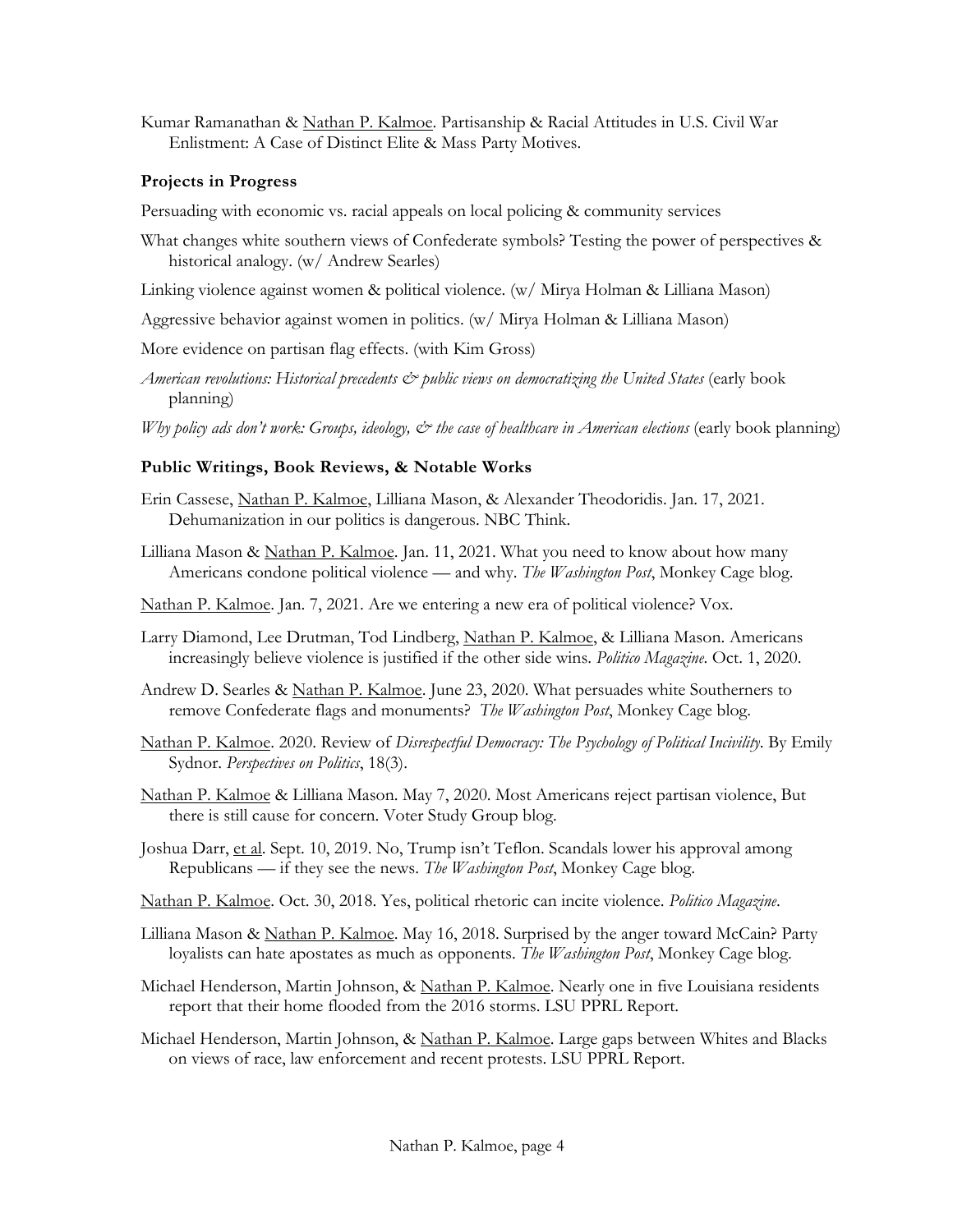- Nathan P. Kalmoe. Aug. 4, 2016. Democrats played up the flag at their convention. Was that risky? *The Washington Post,* Monkey Cage blog.
- Nathan P. Kalmoe. Dec. 11, 2015. A surprising number of Americans endorse violence against government. Here's why. *The Washington Post,* Monkey Cage blog.
- Nathan P. Kalmoe. 2015. Review of *Mixed emotions: Beyond fear & hatred in international conflict*, by Andrew A.G. Ross. *Political Communication*, 32(1): 179-182.
- Nathan P. Kalmoe. Sept. 2, 2014. The Atlanta victory & Lincoln's 1864 reelection: 'Game-changer' or campaign myth? The Washington Post, Monkey Cage Blog.
- or campaign myth? *The Washington Post*, Monkey Cage Blog. Nathan P. Kalmoe. 2012. *Mobilizing aggression in mass politics*. Doctoral dissertation. University of Michigan. Committee: Donald Kinder (chair), Nancy Burns, Nicholas Valentino, Ted Brader *Award*: Best Dissertation Honorable Mention, APSA Political Psychology Section
- Elizabeth Suhay, Nathan P. Kalmoe, & Christa McDermott. The equal environments assumption in *Award:* Roberta Sigel Award, best paper by junior scholars at 2007 ISPP Response to our paper: Smith et al. 2012. *American Journal of Political Science*. 56(1): 17-33. twin studies of political traits: Social confounds & suggested remedies. 2007 ISPP paper. *Press*: Pacific-Standard, Monkey Cage

## **RESEARCH GRANTS & FELLOWSHIPS**

 Democracy Fund, "Radical American Partisanship" (\$16,000), Spring & Fall 2020. Beyond" (\$100,000), Spring 2019 (w/ Lilliana Mason) Awards to Louisiana Artists and Scholars (ATLAS) Research Grant (\$50,000), for *With Ballots &*  Faculty & Junior Faculty Travel Grant Program, Louisiana State University (\$750), Fall 2019. Faculty & Junior Faculty Travel Grant Program, Louisiana State University (\$750), Spring 2019. William K. "Bill" Carville Professorship in Communication & Political Empowerment, "Contentious Racial Discourse in a Local Digital Commons," (\$2,825), Louisiana State University, 2017-18. Tom Jarreau Hardin Professorship, "New Measures of Partisan Hostility" (\$6,900), Louisiana State Faculty Research Startup Funds, Louisiana State University, 2016-17. Faculty Research & Development Grant, "The Civil War Today" (\$990), Monmouth College, 2015. Faculty Research & Development Grant, "Partisan Polarization" (\$990), Monmouth College, 2014. Rackham Dissertation Completion Fellowship, University of Michigan, 2012. Gerald R. Ford Fellowship & Research Grant (\$1,500), University of Michigan, 2010-11. Marsh Center for Journalistic Performance Research Grant (\$2,939), University of Michigan, 2009. Gerald R. Ford Fellowship & Research Grant (\$5,000), University of Michigan, 2009-10. Gerald R. Ford Research Grant (\$5,000), University of Michigan, 2008. National Science Foundation, Time-Sharing Experiments for the Social Sciences (TESS), Data Collection Grant, 2020 (with Julie Wronski & Lilliana Mason). Facebook Integrity Foundational Research Award, "Political Violence in the United States and *Ballots*, Louisiana Board of Regents, 2018-19. Ranked first among sixty-five applications. Howard & Nantelle Mitchiner Gittinger Professorship, "Contentious partisan communication & its pernicious effects" (\$38,250), 2018-2021. University, 2016-17. American National Election Studies, 2013 Re-contact Survey Module (Trait Aggression), 2013. National Science Foundation, Time-Sharing Experiments for the Social Sciences (TESS), Data Collection Grant, 2010.

Rackham Research Grant (\$4,000), University of Michigan, (with Donald Kinder), 2008.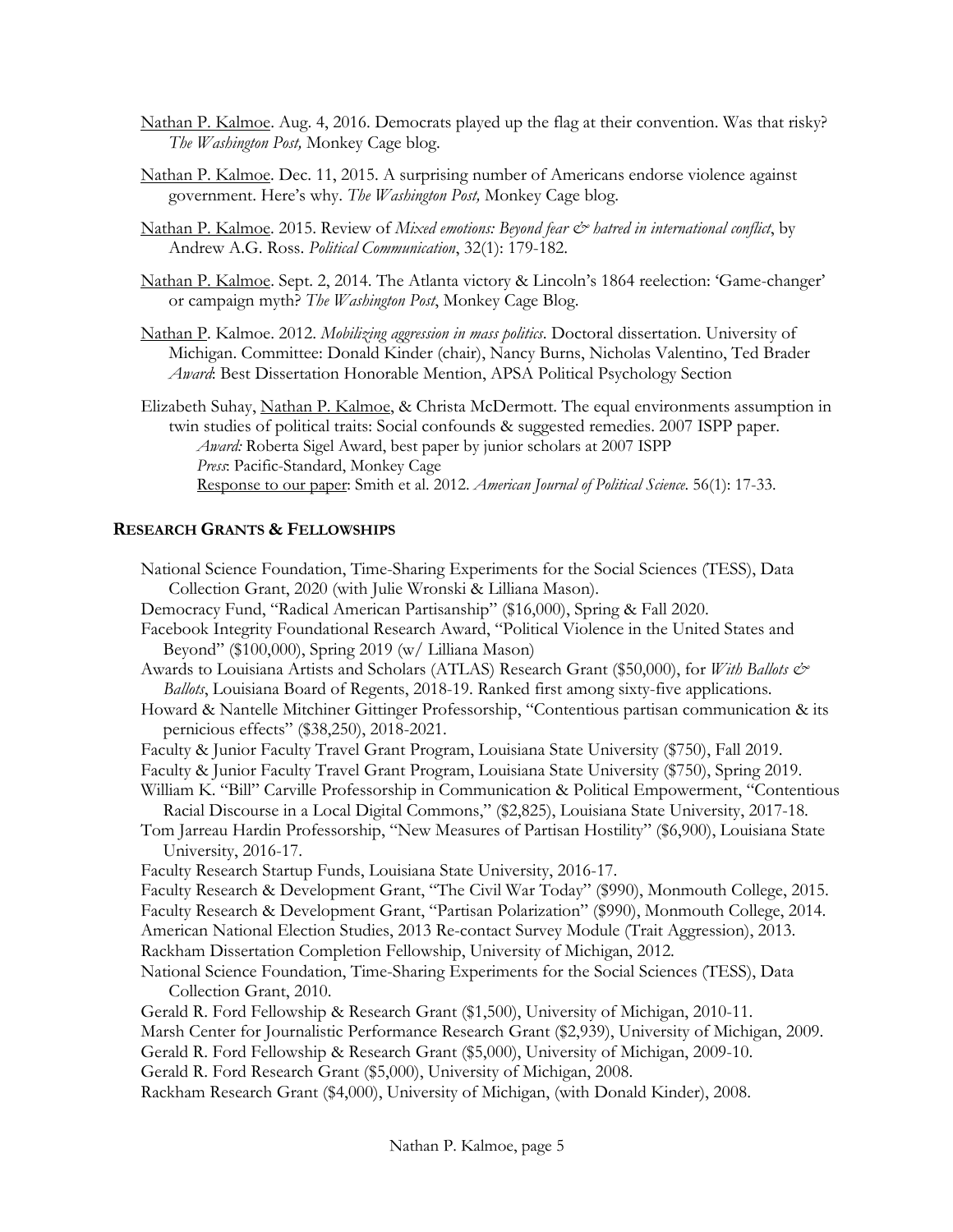Departmental Fellowship, Dept. of Political Science, University of Michigan, 2005-06.

## **RESEARCH & TEACHING INTERESTS**

 Public Opinion and Political Behavior Political Psychology Partisan & Racial Conflict Research Design & Methods Aggression & Violence Media & Politics/Political Communication U.S. Political History

## **TEACHING EXPERIENCE**

## **Graduate**

| <b>Contentious Politics</b> | Louisiana State University; MC 7999, Fall 2021                                              |
|-----------------------------|---------------------------------------------------------------------------------------------|
| Public Opinion              | Louisiana State University, MC 7005, Spring 2018                                            |
|                             | American Politics Seminar Louisiana State University, POLI 7900, Fall 2017                  |
|                             |                                                                                             |
|                             | Dissertation Committees: Patricia Smith (MC, 2017-2019); Eugene Johnson (PS, 2019-present); |
|                             | Pamela Labbe (co-chair, MC, 2019-2020); Martina Santia (MC, 2019-present),                  |
|                             | Graduate Committees: Timothy Klein (MC, 2018-present); Eugene Johnson (PS, 2016-2019),      |
|                             | Martina Santia (MC, 2019-present), Patrick Rose (PS, 2020-present), Joshua Jordan (2021-    |
| present)                    |                                                                                             |

Masters Committees: Joby Richard (2018), Nicholas Willbanks (chair, 2020), Allyce Trapp (2020)

## **Undergraduate**

|                          | American Politics (honors) LSU, POLI 2052, Fall 2019, Spring 2021                    |
|--------------------------|--------------------------------------------------------------------------------------|
|                          | Political Communication LSU, MC 3504, Fall 2016-17, 2019-21; Spring 2017-18, 2020-21 |
|                          | Poli. Comm. (LSU Online) LSU, MC 3504, Summer 2021                                   |
|                          | Poli. Comm. Internships LSU, MC 3998, Fall 2017-present                              |
|                          | Local Advocacy (Ind. Study) LSU, MC 4999, Summer 2019                                |
|                          | Campaign News (Ind. Study) LSU, MC 4999, Summer 2017                                 |
| Public Opinion           | LSU, POLI 4030, Spring 2017                                                          |
| Research Methods         | LSU, MC 3510, Fall 2016                                                              |
| Political Psychology     | Monmouth College, Spring 2016                                                        |
| Senior Seminar           | Monmouth College, Fall 2015-Spring 2016                                              |
| U.S. Congress            | Monmouth College, Spring 2015                                                        |
| American Politics        | Monmouth College, Fall 2014-Spring 2016                                              |
| Public Opinion           | Monmouth College, Fall 2014                                                          |
| Public Opinion           | George Washington University, Spring 2013, Spring 2014                               |
| Research Design          | University of Michigan, Fall 2011 (Graduate Student Instructor)                      |
| <b>State Politics</b>    | University of Michigan, Spring 2009 (Upper-level Writing Instructor)                 |
| <b>Political Parties</b> | University of Michigan, Fall 2008 (GSI)                                              |
| American Politics        | University of Michigan, Fall 2006-Winter 2008 (GSI)                                  |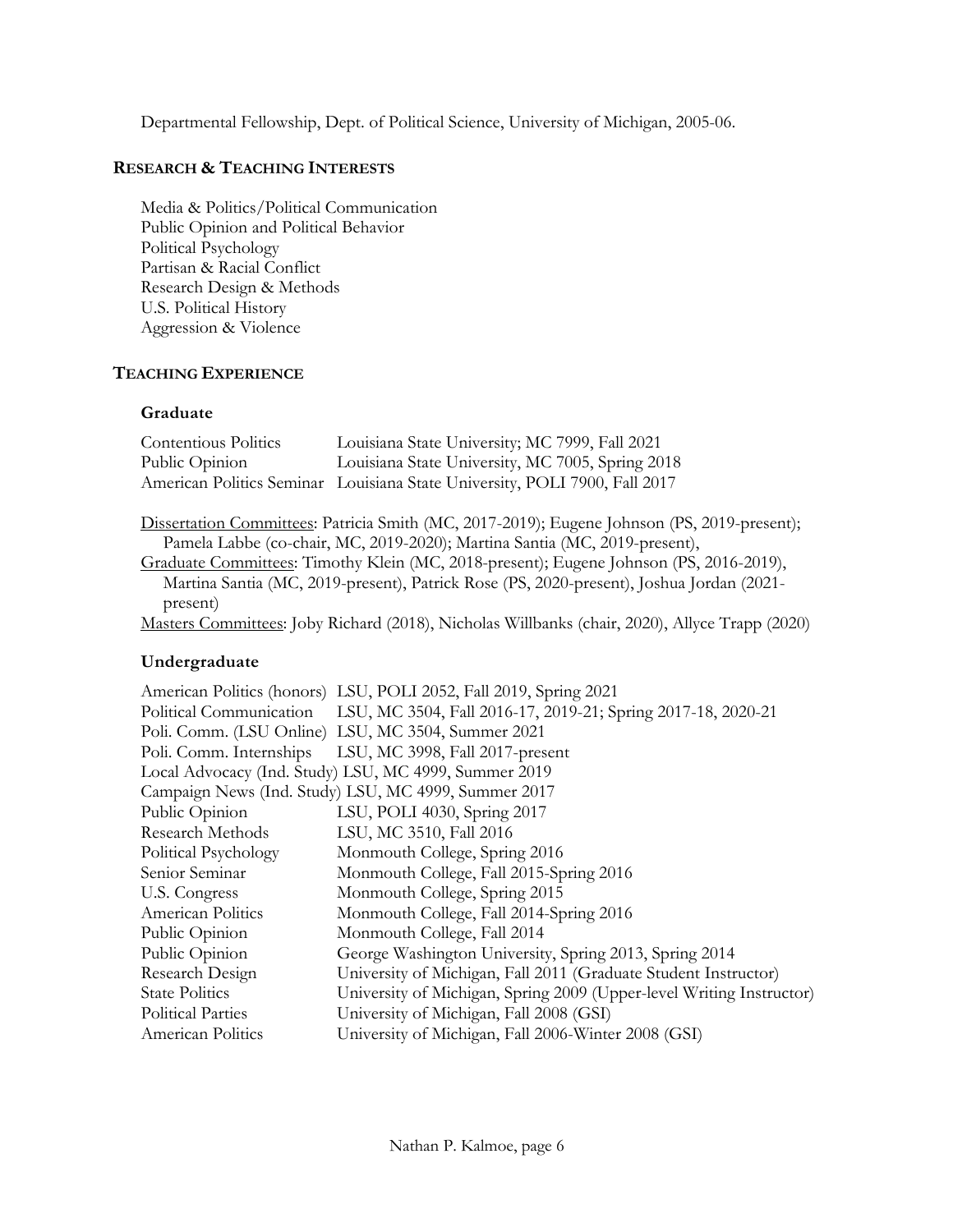Honors Committees: 2017: Joan Lyons; 2018: Hannah Lampo, Karli Walleser; 2019: Zoe Williamson; 2020: Andrew Searles (chair), Zachary Roubein; 2021: Justin Franklin; 2022: Charity Williams (chair), Bryce Felps (chair), Sydney McGovern (chair), Isabel Cabellero

#### **HONORS & AWARDS**

#### **Profession**

David O. Sears Best Book on Mass Politics (Int'l Soc. of Pol. Psychology) for *With Ballots & Bullets*, 2021 Leon Epstein Outstanding Book Award (APSA Pol Orgs & Parties) for *With Ballots & Bullets*, 2021 Best Dissertation Honorable Mention, APSA Political Psychology Section, 2013.

 Roberta Sigel Award for best paper by junior scholars at the 2007 International Society of Political Psychology conference, 2008. For "The Equal Environments Assumption in Twin Studies of

 Political Traits: Social Confounds & Suggested Remedies." (w/ E. Suhay & C. McDermott) National Science Foundation Graduate Research Fellowship Program, Honorable Mention, 2007.

#### **University**

 LSU Rainmaker Emerging Scholar Research Award, 2021. Phi Kappa Phi Humanities & Social Science LSU Faculty Scholar Award (for junior faculty), 2019. Nominated, LSU Rainmaker Emerging Scholar Research Award, 2019. LSU Tiger Athletic Foundation Teaching Award, April 2018. Nominated, LSU Alumni Association Rising Faculty Research Award, 2017 & 2018. Kingdon Teaching Award nominee, Dept. of Political Science, University of Michigan, 2008. Recognition by Monmouth College's Panhellenic Council as "exceptional professor," March 2015.

## **SERVICE**

#### **Profession**

 Session Leader, APSA Hackathon, "What can men do to promote gender equality?" 2018 Section Head, American Public Opinion, Midwest Political Science Association conference, 2018. Nominating Committee, APSA Political Communication Division, 2017. Book Proposal Reviewer: Cambridge University Press, 2020; University of Chicago, 2020. Journal Reviewer: Journal Reviewer: General Social Science: *Proceedings of the National Academy of Sciences; Social Science Review; PLoS ONE; American Behavioral Scientist; Theory & Society.*  Communication: *Political Communication; Journal of Communication; Mass Communication & Society;*  Psychology: *Political Psychology; Personality & Social Psychology Bulletin; American Psychologist; Psychological Science; Social Psychology & Personality Science; Current Psychology; Self & Identity.*  Political Science: *American Political Science Review; American Journal of Political Science; Journal of Politics; Political Behavior; Public Opinion Quarterly; Perspectives on Politics; Journal of Experimental Political Science; Journal of Race, Ethnicity, & Politics; British Journal of Political Science, Political Research Quarterly; Politics,*  Groups, & Interests; American Politics Research; Research & Politics; International Journal of Public Opinion  *Research; Journal of Elections, Public Opinion, & Parties; Behavioral Sciences of Terrorism & Political Aggression;*  Electoral Studies; European Journal of Politics & Gender; European Political Science Review; International Proposal Reviewer: Time-sharing Experiments in the Social Sciences. Division Co-chair, Public Opinion & Political Communication, ISPP, 2020. Award Committee, Best Article in Political Communication, APSA, 2019. Manuscript Reviewer: Oxford University Press, 2016. *Journalism Studies; International Journal of Communication. Interactions; Political Science Research*  $\breve{c}$  *Methods; Quarterly Journal of Political Science.* 

Nathan P. Kalmoe, page 7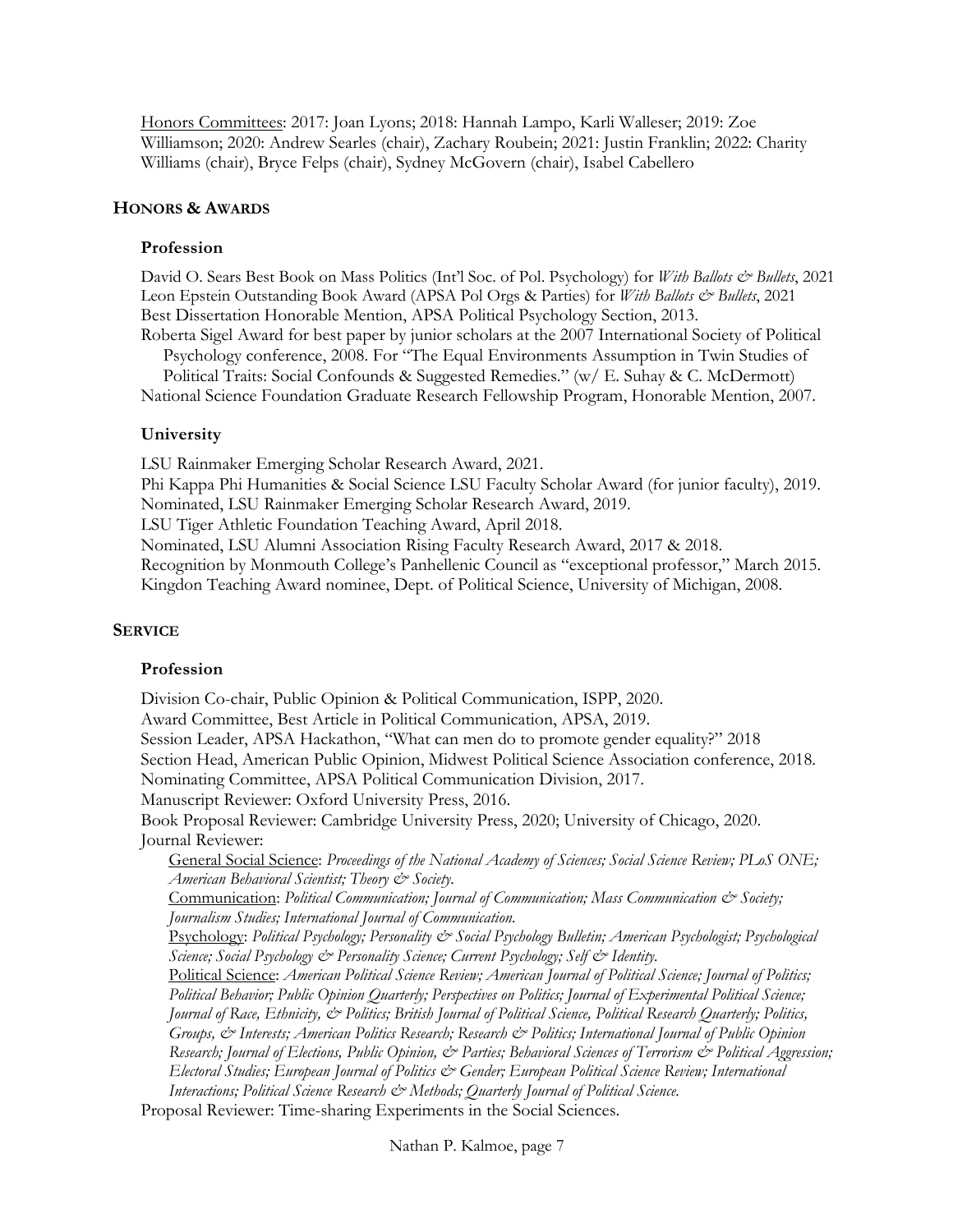Panel Discussant/Chair: APSA 2016, 2018; MPSA 2009, 2014, 2015 (x2) 2017, 2018, 2019; SPSA 2017; ISPP 2012, 2017, 2018.

## **Department, School, & University**

 Diversity, Equity, & Inclusion committee, Manship School, 2020-present. Research Roundtable Coordinator, Manship School, 2019-2021. Scholarship committee, Dept. of Political Science, Spring 2021. Faculty Search committee, Manship School, 2020-21. (2 hires) Dean's Representative, Environmental Science, March 14, 2019. Research committee, Dept. of Political Science, 2016-19. Dean's Representative, Environmental Science, March 14, 2017. Dean search committee, Manship School of Mass Communication, 2017. 2017 Manship forum: Neither Liberal Nor Conservative? 2016 Manship forums: Presidential Debates, Presidential Race Symposium, Manship Minute Faculty Search Committee, Political Science & Mass Communication, 2016. Louisiana State University: Area Head, Political Communication, Manship School, 2017-present. Curriculum Committee, Manship School, 2017-present. Policy Committee, Manship School, 2020-present. Dean's Representative, Sociology, Fall 2020. Manship Committees, LSU, 2016-17: Political Communication, Journalism, Mentors, Professorships Undergrad committee, Dept. of Political Science, 2019-20. Manship Committees, LSU: Political Comm., Journalism, Internships, Professorships Co-Investigator, PPRL Louisiana Community Resilience Survey, 2017.

Monmouth College:

Acting Department Chair, Political Science, 2015-16.

Strategic Directions Committee on Student Diversity, 2015-16.

Quantitative Reasoning Task Force, 2015-16.

Midwest Matters poll, 2014-16.

Pre-Law Advising & Activities, 2014-16.

Student Advising for Political Science Majors, 2014-16.

 Student Advising for Political Science Majors, 2014-16. Miiqua Boateng, Celeste Dominguez, Austin King, Nathan Null, Abrafi Osei-Kofi, Diana Rubi, Kyle Schultz, Elias Shammas, Becca Simmons, Shilo Whetstone, Sabastina Wiafe

Moot Court adviser, 2014-16.

SOAR Adviser, 2015.

 Monmouth College organizer: "Bells across the Land: A Nation Remembers Appomattox," 2015. Constitution Day organizer, 2014-2015.

George Washington University: Civil War Project Sesquicentennial Committee, 2013-14.

University of Michigan:

 Faculty Search Committee, Dept. of Political Science, 2008-09. Co-President, Graduate Association of Political Science, 2007-08 Graduate Admissions Committee, Dept. of Political Science, 2007. Coordinator, Interdisciplinary Workshop in American Politics, 2008-09.

## **PROFESSIONAL ADVISING & CONSULTING**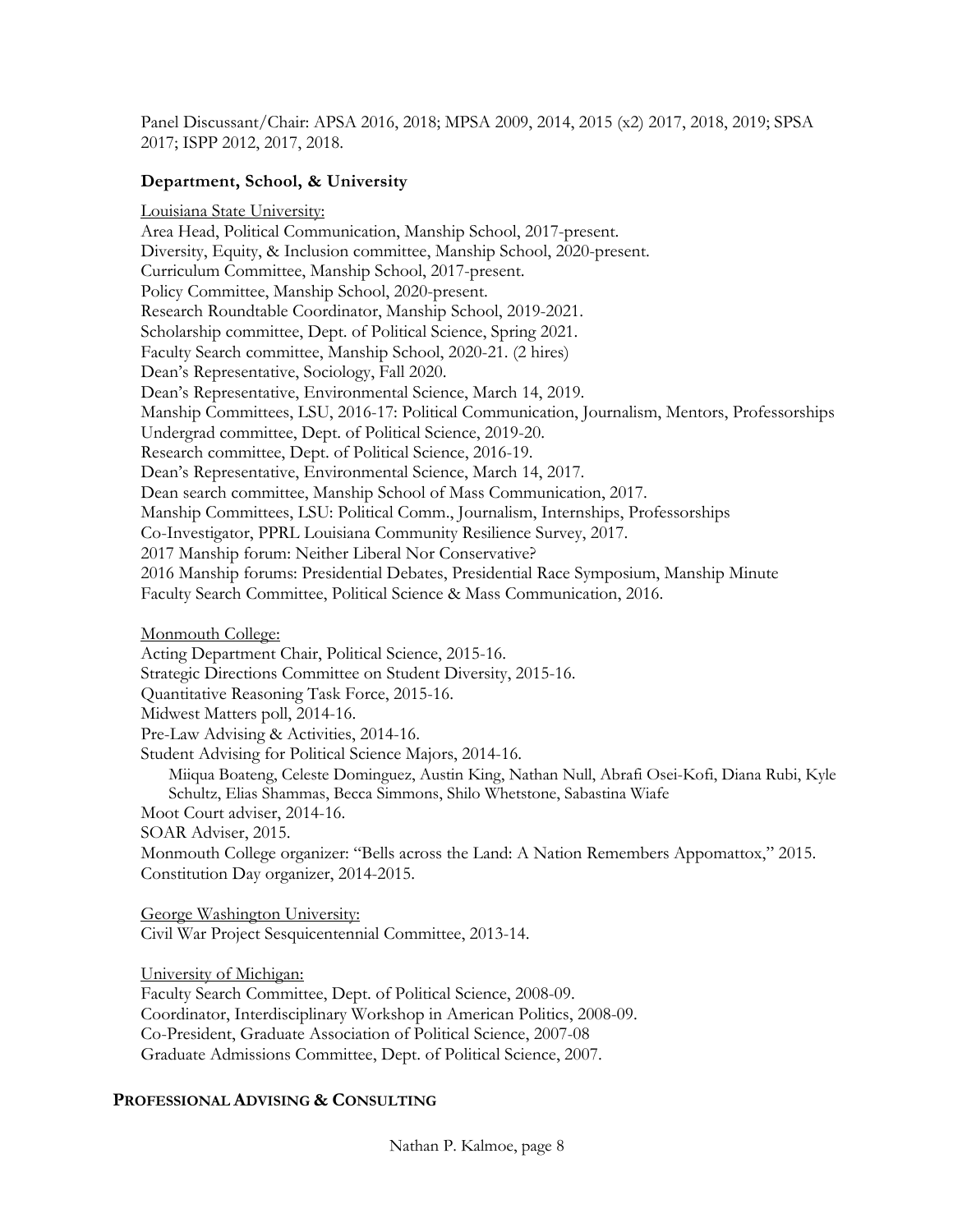Michael Podhorzer, AFL-CIO, 2020-21 – background on violence & threats to democracy. Badger State Research, 2021 – subscriber presentation on voter persuasion. Over Zero (anti-violence group), Dec. 2019 – survey design feedback.

## **MEDIA INTERVIEWS**

 *Salon.* On political violence & authoritarianism. May 16, 2021. *The Guardian*. On political violence. Apr. 8, 2021. Matt Grossman's podcast. On partisan radicalism. Feb. 2021. Rachel Bitecofer's podcast. On partisan polarization. Dec. 30, 2020. *FiveThirtyEight*. On partisan violence. Jan. 25, 2021. WVIK. Heartland Politics w/ Robin Johnson. On Civil War partisanship. Jan. 23, 2021. *Newsweek*. Inaugural fact-check. Jan. 20, 2021. *Vox*. On partisan violence. Jan. 7, 2021. *Washington Post*. Quote from Twitter on polls. Nov. 5, 2020 The Reveille. On Zoom teaching. Oct. 20, 2020. The Reveille. On Martin Johnson. Oct, 2020. The Reveille. On LSU Covid-19 policies. Sept. 28, 2020. Salon. On partisan violence past & present. Aug. 15, 2020. NBC. On Civil War partisanship. July 21, 2020. *FiveThirtyEight.* On partisanship & #MeToo politics. May 13, 2020. *Colorado Sun*. On violent political threats. Jan. 31, 2020. *The Reveille* (LSU). On prison labor on campus. Nov. 20, 2019. WJLA (DC) & several other Sinclair news stations. On rhetoric & violence. Aug. 14, 2019. *FiveThirtyEight.* On violence & racial-political rhetoric. Aug. 8, 2019. *The Week.* On violence & rhetoric. Aug. 8, 2019.  *New York Times.* On partisanship. Aug. 8, 2019. USA Today. On racial-political violence. Aug. 6, 2019.  *New York Times.* On racial-political violence. Aug. 4, 2019. *Medium.* On political violence. June 25, 2019.  *Washington Post* & wire service. On partisan polarization. Apr. 19, 2019. WJLA (DC) & several other Sinclair news stations. On incendiary rhetoric. Apr. 16, 2019. WJLA (DC) & several other Sinclair news stations. On violence & rhetoric. Feb. 21, 2019. Raw Story. On political violence. Oct. 27, 2018. *[Wired.it.](https://Wired.it)* On Trump tweets. July 24, 2018.  *Christian Science Monitor.* On Trump approval & impeachment prospects. June 5, 2018.  *Inside Higher Ed.* On misconduct in political science (Twitter quote). Apr. 19, 2018.  *National Public Radio.* On immigration & midterm elections. (unaired) Feb. 13, 2018. *Bloomberg BusinessWeek.* On immigration attitudes & partisan polarization. Jan. 25, 2018. *FiveThirtyEight.* On public scholarship & peer review. Dec. 19, 2017. *Vanity Fair* & *Poynter*. On news coverage of mass shootings. Oct. 3, 2017. [AmericasDemocrats.org](https://AmericasDemocrats.org) podcast. On *Neither Liberal Nor Conservative*. NewPoliSciBooks Podcast (by Heath Brown), for *Neither Liberal Nor Conservative*, July 24, 2017. *The Oregonian*. On extreme partisanship. Apr. 17, 2019. *The Advocate*. On campaign mailers. Mar. 27, 2019.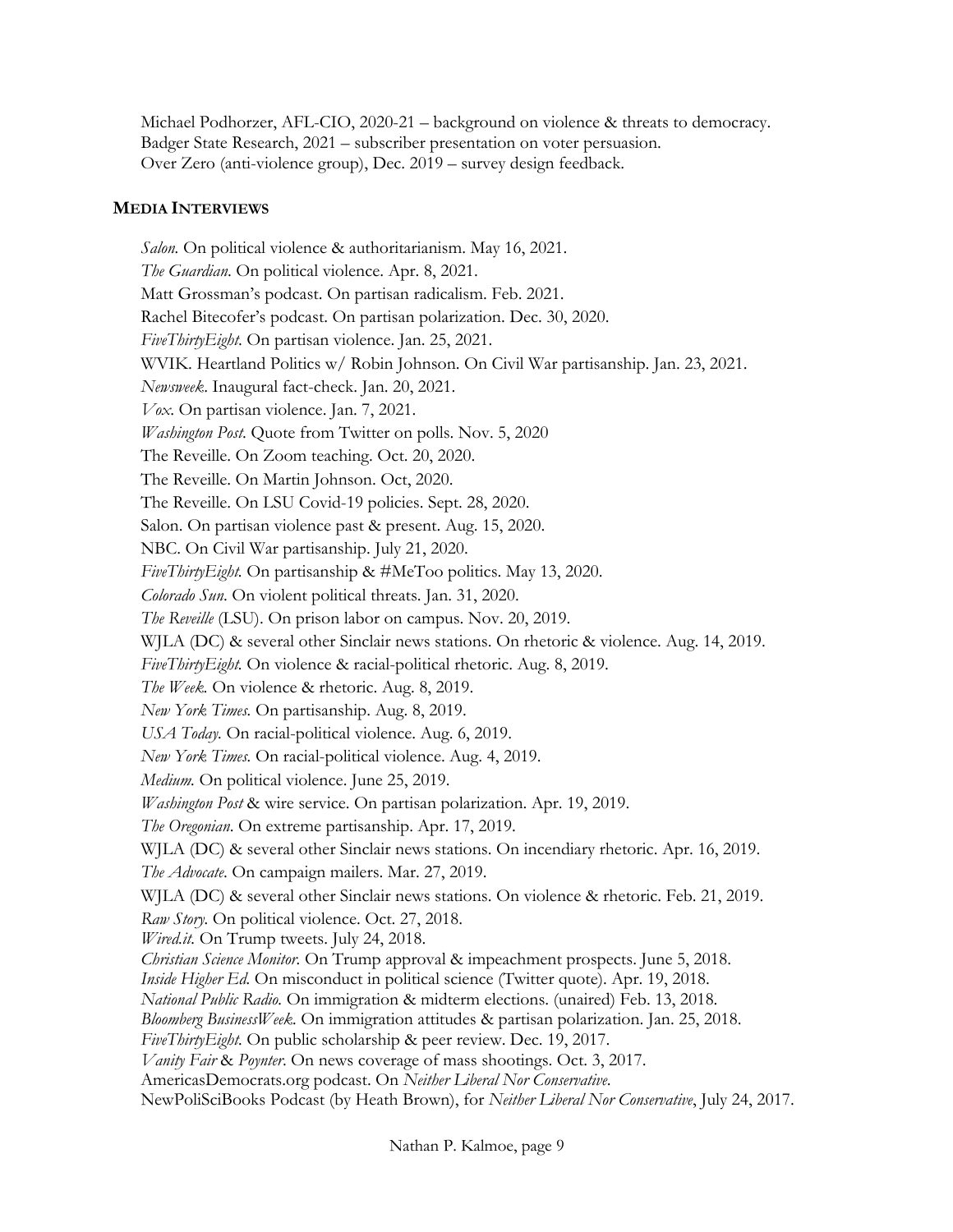Wisconsin Public Radio. On *Neither Liberal Nor Conservative*. July 13, 2017.

*Central Time*. WI Public Radio. 1/2 hour on *Neither Liberal Nor Conservative*. July 13, 2017.

*The Nation*. On rhetoric and political violence. June 23, 2017.

*Think*. Texas Public Radio. 1 hour on *Neither Liberal Nor Conservative*. June 19, 2017.

 *Christian Science Monitor*. On rhetoric and political violence. June 19, 2017.

U.S. News & World Report. On news coverage of political violence. June 15, 2017.

*VT Digger*. On rhetoric and political violence. June 15, 2017.

*USA Today*. On rhetoric and political violence. June 14, 2017.

*The Atlantic*. On rhetoric and political violence. June 14, 2017.

 *The Daily Reveille*. On racial attitudes, from presentation at LSU President's Symposium. Oct. 3, 2016. Imperial College London, Science Communication, IC Radio, on uncivil rhetoric. June 13, 2017. CBC radio affiliates in Toronto, Quebec City, Ottawa, Calgary, Vancouver, Halifax, & Victoria; on 2016 election polls. Sept. 8, 2016.

*The Guardian*. On violent rhetoric surrounding Brexit & MP Jo Cox's murder. July 31, 2016.

WQAD-8 Quad Cities, IA. On Justice Scalia's replacement. Feb. 17, 2016.

*Pacific Standard*. On violent political rhetoric. Jan. 11, 2011.

 WWRL1600 New York City, NY, with Mark Riley, on Rep. Giffords shooting & violent political rhetoric. Jan. 11, 2011.

## **PROFESSIONAL PRESENTATIONS & WORKSHOPS**

# **Invited Talks**

Sept 2021. Badger State Research. (Virtual.)

- Apr 2021. Princeton University Center for the Study of Democratic Politics. (Virtual.)
- Apr 2021. College of Charleston's Annual Convocation. (Virtual.)
- Feb 2021. APSA Panel: Reckoning w/ the roots & aftermath of insurrection. (Virtual.)
- Jan 2021. Virtual Teach-in: Responding to the US Capitol Attack. Cornell University. (Virtual).
- Nov 2020. American Politics Workshop, Political Science, Northwestern University. (Virtual).
- Nov 2020. Jon Krosnick's psychology lab, Stanford University. (Virtual).
- Oct 2020. American Parties grad class, Political Science, Washington Univ. at St. Louis. (Virtual).
- Apr 2020. Democracy Workshop, University of California, Irvine. (Irvine, CA). (Cancelled)
- Apr 2020. Society for Affective Science Presidential Symposium. (San Fran., CA). (Virtual)
- Feb 2020. Tulane University Political Science Research Seminar. (New Orleans, LA).
- Feb. 2020. University of Virginia, American Politics Speaker Series. (Charlottesville, VA).
- Nov 2019. UNC American Politics Research Group Workshop. (Chapel Hill, NC).
- Nov 2019. Cornell University Democratic Resilience Conference. (Ithaca, NY).
- Sept 2019. Carnegie Endowment for Int'l Peace, Pol. Violence workshop. (Wash., DC).
- June 2019. Facebook HQ. Integrity Foundational Research Event. (Menlo Park, CA).
- June 2019. BYU Partisanship Reconsidered Conference. (Provo, UT).
- 
- Apr 2019. Washington State University, PoliSci & Journalism. (Pullman, WA). Mar 2019. SUNY Binghamton, Political Science. (Binghamton, NY).
- Oct 2018. University of Michigan, Historical Legacies (EHLM). (Ann Arbor, MI).
- Oct 2018. University of Michigan, Center for Political Studies. (Ann Arbor, MI).
- Aug 2018. Univ. of Michigan, ICPSR Blalock Diversity & Inclusion. (Ann Arbor, MI).
- Nov 2017. Cornell University, Department of Political Science. (Ithaca, NY).
- Mar 2016. SUNY at Geneseo. Department of Political Science. (Geneseo, NY).
- Feb 2014. Georgetown University. American Politics Workshop. (Washington, DC).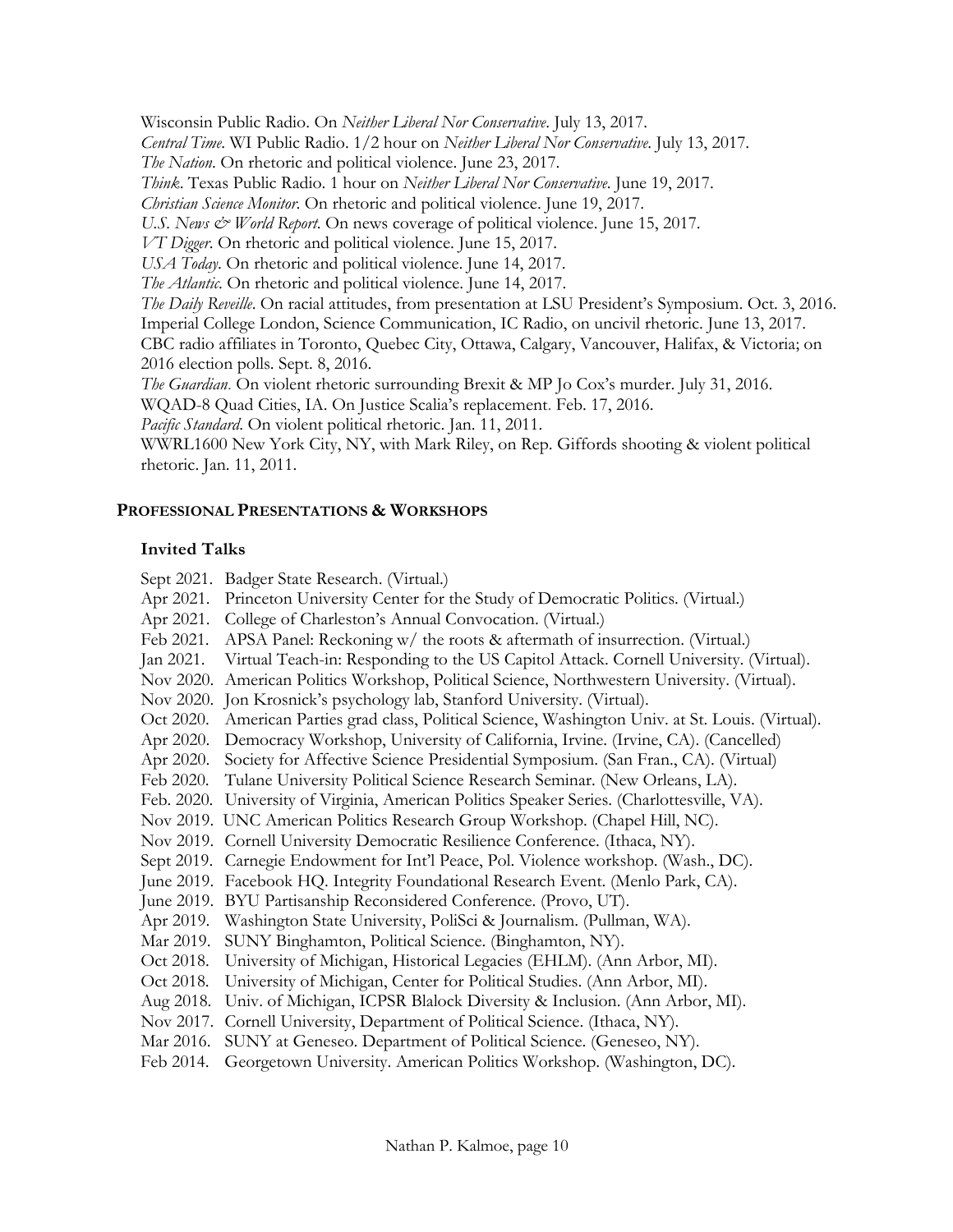## **Conference Presentations**

| American Political Science Association Annual Meeting:                                                                            |
|-----------------------------------------------------------------------------------------------------------------------------------|
| 2021, 2019 (x2), 2018 (x2), 2016, 2015, 2013 (x2), 2011, 2010, 2009, 2008                                                         |
| APSA Political Communication Pre-Conference:                                                                                      |
| 2019                                                                                                                              |
| International Communication Association Annual Meeting:                                                                           |
| 2020, 2018, 2017                                                                                                                  |
| Midwest Political Science Association Annual Meeting:                                                                             |
| $2019(x2)$ , $2018$ , $2017(x2)$ , $2016$ , $2015$ , $2014$ , $2013(x2)$ , $2012(x2)$ , $2011(x2)$ , $2010(x2)$ , $2009$ , $2008$ |
| International Society for Political Psychology Annual Meeting:                                                                    |
| 2018, 2017, 2016 (invited panel), 2014, 2012, 2010, 2007                                                                          |
| Southern Political Science Association Annual Meeting:                                                                            |
| 2020, 2018 (x2), 2017                                                                                                             |
| National Capital Area Political Science Association Bi-Annual Meeting:                                                            |
| Spring 2014, Spring 2019                                                                                                          |
| Western Political Science Association Annual Meeting:                                                                             |
| 2018                                                                                                                              |
| Cooperative Congressional Election Study Conference:                                                                              |
| 2019                                                                                                                              |
| European Journal of Politics & Gender Annual Meeting:                                                                             |
| 2019                                                                                                                              |
| University of Miami Conspiracy Conference:                                                                                        |
| 2020 (cancelled by Covid)                                                                                                         |
|                                                                                                                                   |
|                                                                                                                                   |

## **Internal Workshops**

- Mar 2021. Louisiana State University, Manship School of Mass Comm. (Zoom). Feb 2019. Book #2 feedback conference, LSU, Manship School. (Baton Rouge, LA). Feb 2019. Louisiana State University, Manship School of Mass Comm. (Baton Rouge, LA). Nov 2018. Louisiana State University, Department of Political Science. (Baton Rouge, LA). Apr 2018. Louisiana State University, Manship School of Mass Comm. (Baton Rouge, LA). Feb 2018. Louisiana State University, Department of Political Science. (Baton Rouge, LA). Nov 2017. Louisiana State University, Manship School of Mass Comm. (Baton Rouge, LA). Apr 2017. Louisiana State University, Department of Political Science. (Baton Rouge, LA). Apr 2017. Louisiana State University, Manship School of Mass Comm. (Baton Rouge, LA). Nov 2013. George Washington University. Media & Public Affairs. (Washington, DC). Apr 2013. George Washington University. Media & Public Affairs. (Washington, DC). Oct 2020. Book #3 feedback conference, LSU, Manship School. (Zoom). Sept 2015. Monmouth College, Faculty Research Forum. (Monmouth, IL). Sept 2011. University of Michigan. CPS Workshop on Democratic Politics. (Ann Arbor, MI).
- June 2010. University of Michigan. CPS Workshop on Democratic Politics. (Ann Arbor, MI).

## **PROFESSIONAL MEMBERSHIPS**

Political Organizations & Parties<br>Political Psychology<br>Nathan P. Kalmoe, page 11 Political Psychology American Political Science Association